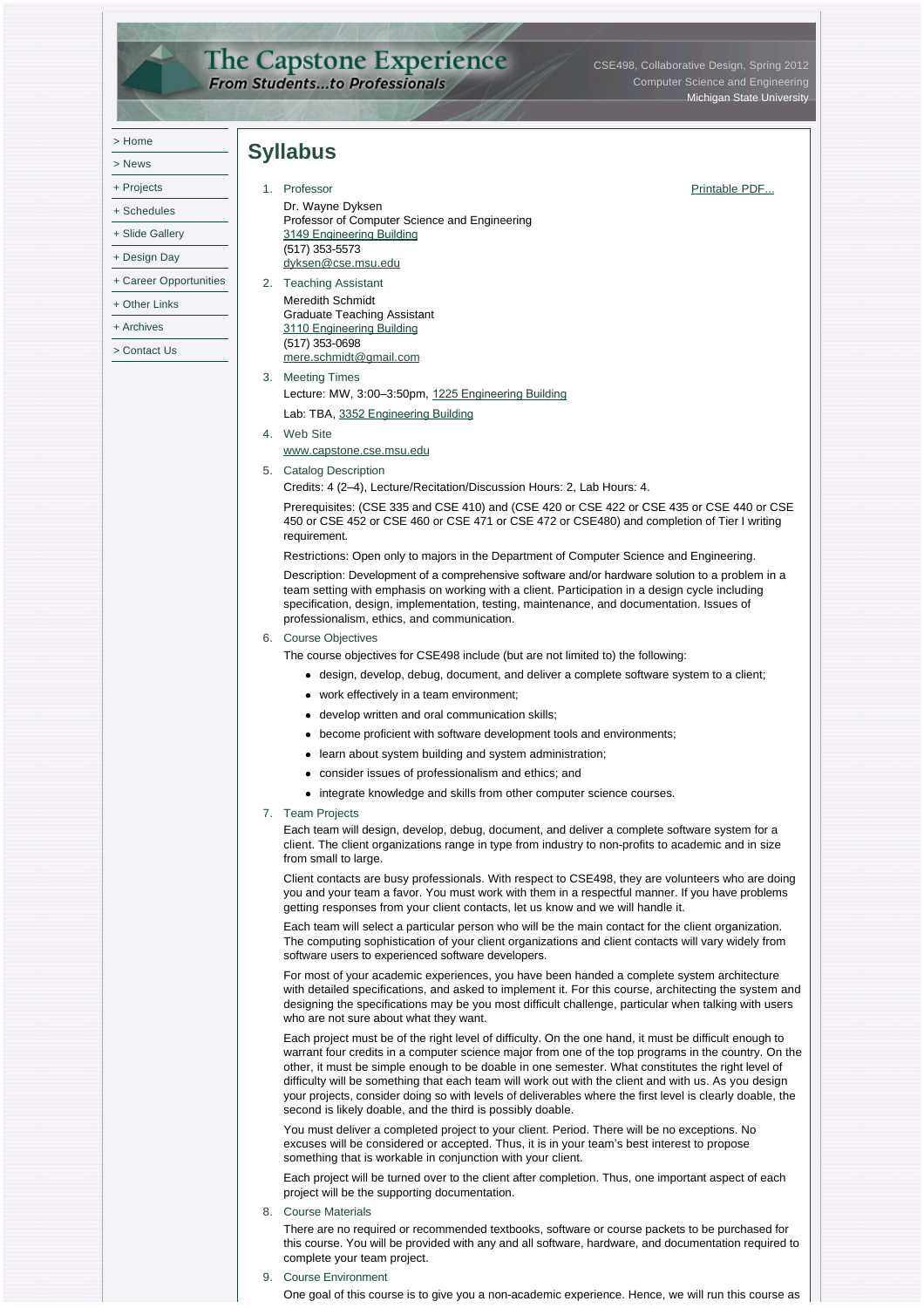business-like as possible. We will view each team as a small company attempting to deliver a product to a client. We will assign students to teams so as to best distribute the variety of skills and experiences. We will serve as each company's board of directors.

## 10. Team Dynamics

One goal of this course it so give you a significant experience working on a team. You may be working with people whom you did not know and whose experiences and abilities may be very different from yours. The challenge is to take your disparate group of individuals and form a real team. Each team may organize itself as it sees fit; we will offer advice and counsel.

As the Board of Directors for each company, we do the hiring by making the initial team assignments. If necessary, we will also do the firing if a particular team member is not performing up to the levels of the rest of his or her team. If there are such problems, we will meet with teams and individual team members to help resolve them. Be forewarned, if you are removed from a team for poor performance, your grade will be reduced significantly with the strong likelihood of failing.

11. Project Management, Major Milestones, and Deliverables

Each team will be expected to manage its own project. Each project will be divided up into milestones with specific deliverables due on specific dates as determined by the team. While the completed project at the end of the semester is one very important milestone, all of the milestones will be considered important. Meeting the deliverable deadlines will factor significantly into your grade.

For a description of major milestones with due dates see [Major Milestones.](http://www.capstone.cse.msu.edu/2012-01/schedules/major-milestones)

Project deliverables include the following.

- [Project Plan Presentation](http://www.capstone.cse.msu.edu/2012-01/schedules/major-milestones/#project-plan-presentations) & Document
- [Alpha Presentation](http://www.capstone.cse.msu.edu/2012-01/schedules/major-milestones/#alpha-presentations)
- [Beta Presentation](http://www.capstone.cse.msu.edu/2012-01/schedules/major-milestones/#beta-presentations)
- [Project Video](http://www.capstone.cse.msu.edu/2012-01/schedules/major-milestones/#project-videos)
- Project Software and Documentation
- [Design Day](http://www.capstone.cse.msu.edu/2012-01/schedules/major-milestones/#design-day)
- 12. All-Hands Meetings (Class Meetings)

## All-hands meetings are held in [1225 Engineering Building](http://www.capstone.cse.msu.edu/2012-01/other-links/maps-and-directions/engineering-building/?room=1225).

The format of all-hands meetings includes lectures, team status reports, and team formal presentations. On-time attendance is required. Team members who are late will be marked absent. Almost no excuses for absences are accepted. Attendance is a factor in your grade comprising 5% of your final grade. Up to one full percentage point may be deducted for each unexcused absence.

One or two all-hands meetings may be missed in the case of job interviews. In order to be excused, you must supply the instructor and the teaching assistant in advance with the meeting date to be missed, the name of the company, the name and contact information (email and phone number) of your recruiter.

Attendance at meetings during which your team makes a presentation is absolutely required. No excuses for absence will be accepted, including job interviews. In general, there will be multiple meetings for each type of team presentation. If necessary, we will work with you to attempt to coordinate as much as possible team presentations and job interviews.

We will be viewing the final project videos together during the regularly scheduled meeting times on April 23 and April 25 and during the scheduled final exam time, which is Tuesday, May 1, 3:00pm to 5:00pm. Attendance by everyone for viewing all project videos is required. Do not schedule any trips during these times. Interviews will not be accepted as an excuse for missing any of the final project video viewings.

## 13. Use of Laptops and Cell Phones During All-Hands Meetings

Laptops and cell phones are not to be used during all-hands meetings except when giving presentations and demonstrations. In particular, reading email, IM-ing, texting, web surfing, etc. are prohibited.

14. Triage Meetings

Each team will hold a weekly triage meeting with the instructor and/or the teaching assistant. Attendance by every team member is required. Almost no excuses for absences will be accepted. Attendance will be a factor in your grade. Attendance will be a factor in your grade comprising 5% of your final grade. Up to one full percentage point may be deducted for each unexcused absence.

One or two triage meetings may be missed in the case of job interviews. In order to be excused, you must supply the instructor and the teaching assistant in advance with the meeting date to be missed, the name of the company, the name and contact information (email and phone number) of your recruiter.

15. Laboratory

The CSE498 laboratory is [3352 Engineering Building](http://www.capstone.cse.msu.edu/2012-01/other-links/maps-and-directions/engineering-building/?room=3352).

The lab has a key code lock, which we will give to you. Each team will be assigned two PC's, one to be used as a server and one to be used as a development machine. The choice of operating system—most likely Windows or Linux—will be up to the team and depend on the needs of the client and the experience of the team. Each team will be completely responsible for its machines, including building them, maintaining them, securing them (both internally and externally), and backing them up.

The CSE498 laboratory includes a conference area that can be used for team meetings and for conference calls with clients. Use of the conference area is scheduled via a shared Google calendar. Follow the [Conference Calendar](http://www.capstone.cse.msu.edu/2012-01/schedules/conference-calendar) link on the course web site to access the calendar. Follow the [Calendar Help and Policies](http://www.capstone.cse.msu.edu/2012-01/schedules/conference-calendar/help-and-policies) link for instructions on using the calendar.

The lab also includes a small refrigerator, a microwave, and a coffee maker. You are welcome to use all three. These are shared resources. Please keep these appliances along with the entire lab clean.

16. Scheduled Lab Times

There will be no formal lab sessions. However, teams are expected to meet at least twice weekly, once for triage meetings with the instructor and/or teaching assistant and once for team meetings.

17. Design Day

The College of Engineering sponsors Design Day on which student teams demonstrate their projects to the public. We will be participating in Design Day, which will be held on Friday, April 27.